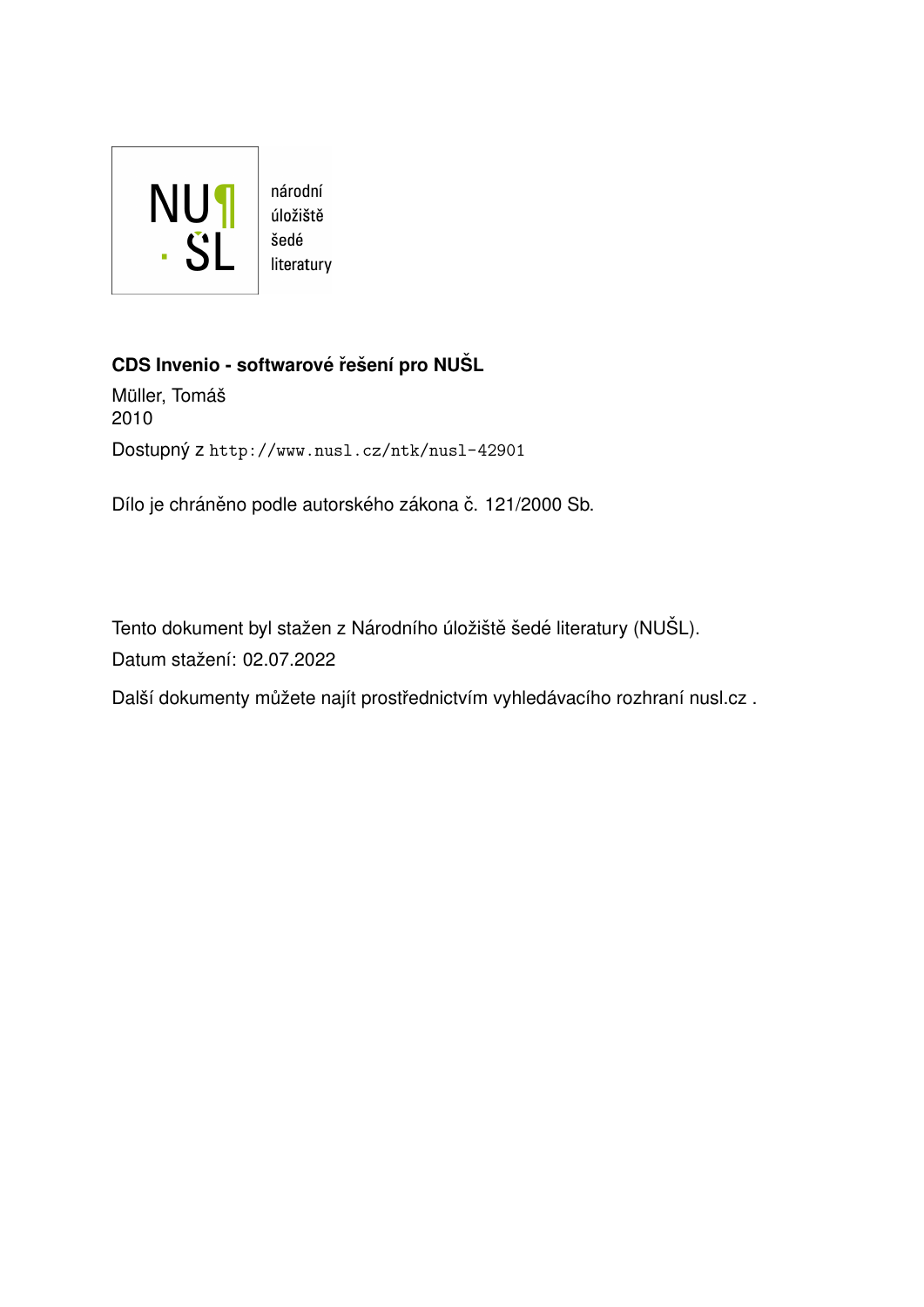# **CDS Invenio - a software solution for National Repository of Grey Literature**

Tomáš Müller National Technical Library, Prague, Czech Republic tomas.muller@techlib.cz

Third Seminar on Providing Access to Grey Literature December 8, 2010

# **Abstract:**

For retrieving, preserving and managing digital documents of gray literature and its metadata a sophisticated software system must be used. CDS Invenio is a software solution for the needs of NRGL – for the central repository, which collects and the grey literature and makes it accessible and for the co-working organizations, which produce the grey literature. Its complexity, flexibility and open-source solution ensure fulfilling of nearly all requirements that NRGL have for this system.

# **Contribution:**

### **The grey literature**

There are many definitions of what the grey literature is. One of the most famous definitions appeared in 1997 in Luxemburg and it was expanded in New York in 2004. It says that the grey literature is: "information produced on all levels of government, academics, business and industry in electronic and print formats not controlled by commercial publishing i.e. where publishing is not the primary activity of the producing body"<sup>1</sup>, so under the term "grey literature" we can imagine things like reports (i.e. annual reports, research reports, final reports from projects, …), conference materials (i.e. posters, presentations, papers, …), theses (i.e. bachelor theses, master theses, rigorous theses, …), even common correspondence, like letters, e-mails, web blog posts and so on. Some of these documents might contain some very valuable pieces of information and that is the reason why this phenomenon is so discussed nowadays.

### 0B**The NRGL project**

<u>.</u>

The good news is that grey literature probably contains a lot of useful information. The bad news is that finding some particular grey literature document we are interested in is very difficult. These documents are usually scattered in local repositories and there is no way how to search among all of

 $1$  Luxembourg. 1997 - Expanded in New York, 2004, dostupné na WWW <http://www.greynet.org/index.html>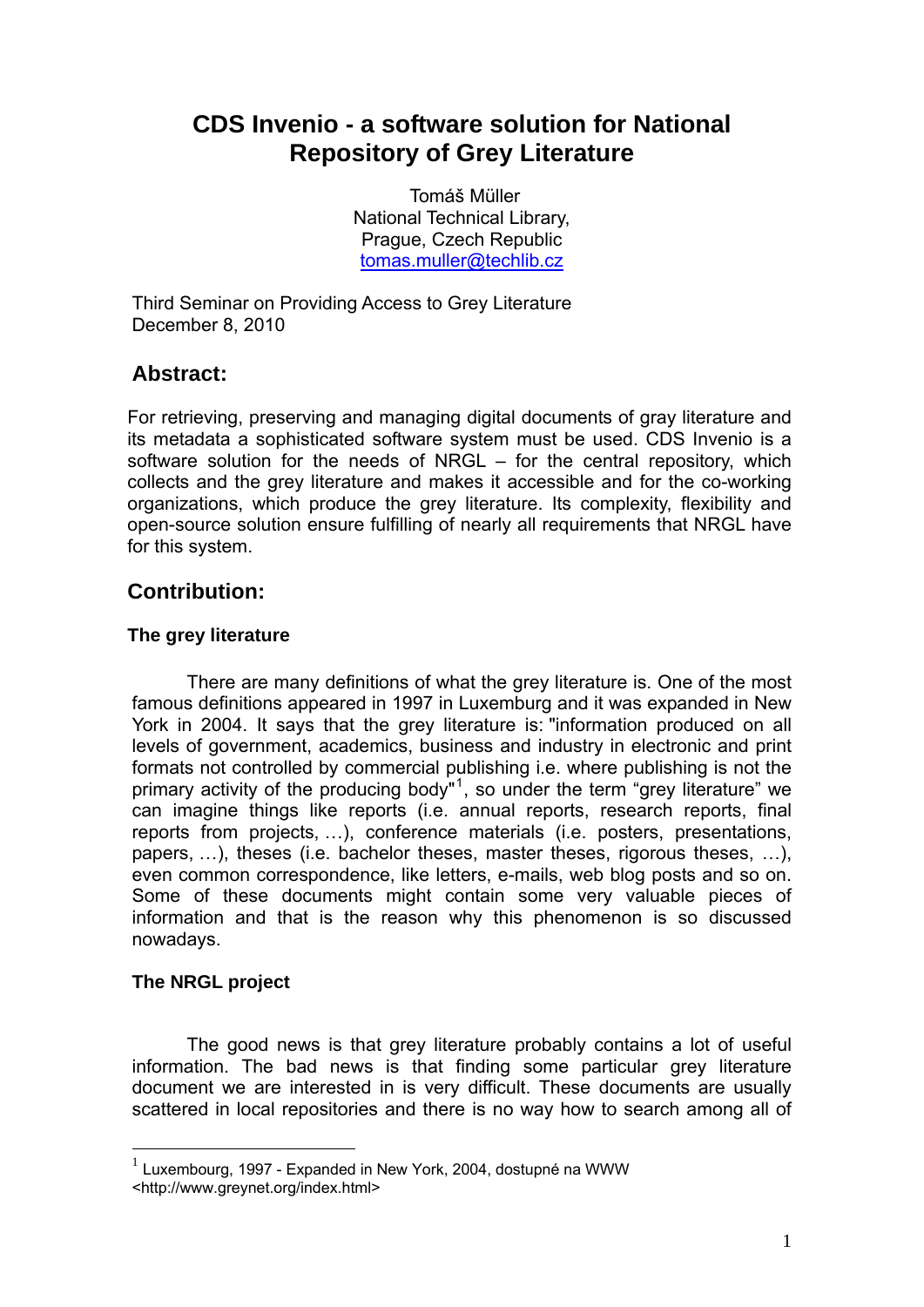them at the same time and that is why NRGL was created.  $^2$ 

The main purpose of NRGL is to create a central national repository of grey literature that will collect metadata and full texts from local repositories and ease the access to actual documents. When all these data are in one place it's much easier to find what we want.

NRGL tries to find organizations that produce potentially valuable grey literature (such as colleges, science institutes, libraries …) and that are interested in sharing it. Metadata usually contain some sensitive information so it is necessary to make a contract with the institution. Then the institution may insert their records directly into NRGL or the metadata will be harvested from their local repository into NRGL.

# 1B**CDS Invenio**

#### 3B*System overview*

CDS Invenio is document management system developed by Swiss company CERN. It is free and open source solution for library systems and repositories.

The architecture of the system is modular, most parts are written in Python programming language, so it is not difficult to extend it if necessary. $3$ 

Performance of the system is well optimized. All the most demanding outputs are cached to minimize the communication with database, what increases the speed of the system. Invenio also uses various indexes. Once created, searching is very fast. All these features are contributing to user friendliness but on the other hand they make the administration of the system much more difficult. Practically it is not possible to run this system without the knowledge of Python or al least some remotely similar language. It is also very important to keep in mind that most changes in the configuration won't apply immediately due to caching. For instant result it is necessary to refresh the cache manually. The biggest down of this system is that the current version is still 0.99.1, so some parts of the system is still being developed and the documentation is rather brief and some parts are outdated. A stable version 0.99.3 and development version 1.0 RC 0 were released recently, but there are a lot of changes in our system, so we are planning to wait for stable 1.0 version to import all modifications there.

The administration occurs both via web browser and via command line of the computer on which Invenio runs. Web browser administration usually allows the administrator to set up the system, while command line administration is used mostly to run various tasks.

1

<sup>&</sup>lt;sup>2</sup> PEJŠOVÁ, Petra. Národní úložiště šedé literatury (NUŠL). Čtenář: měsíčník pro knihovny. 2010, roč. 62, č. 5, s. 176-180. Available from WWW: <http://ctenar.svkkl.cz/clanky/2010-roc-62/05-2010.htm>.

<sup>3</sup> *CDS Invenio* [online]. 2010 [cit. 2010-12-05]. About Invenio. Available from WWW:

<sup>&</sup>lt;http://invenio-software.org/>.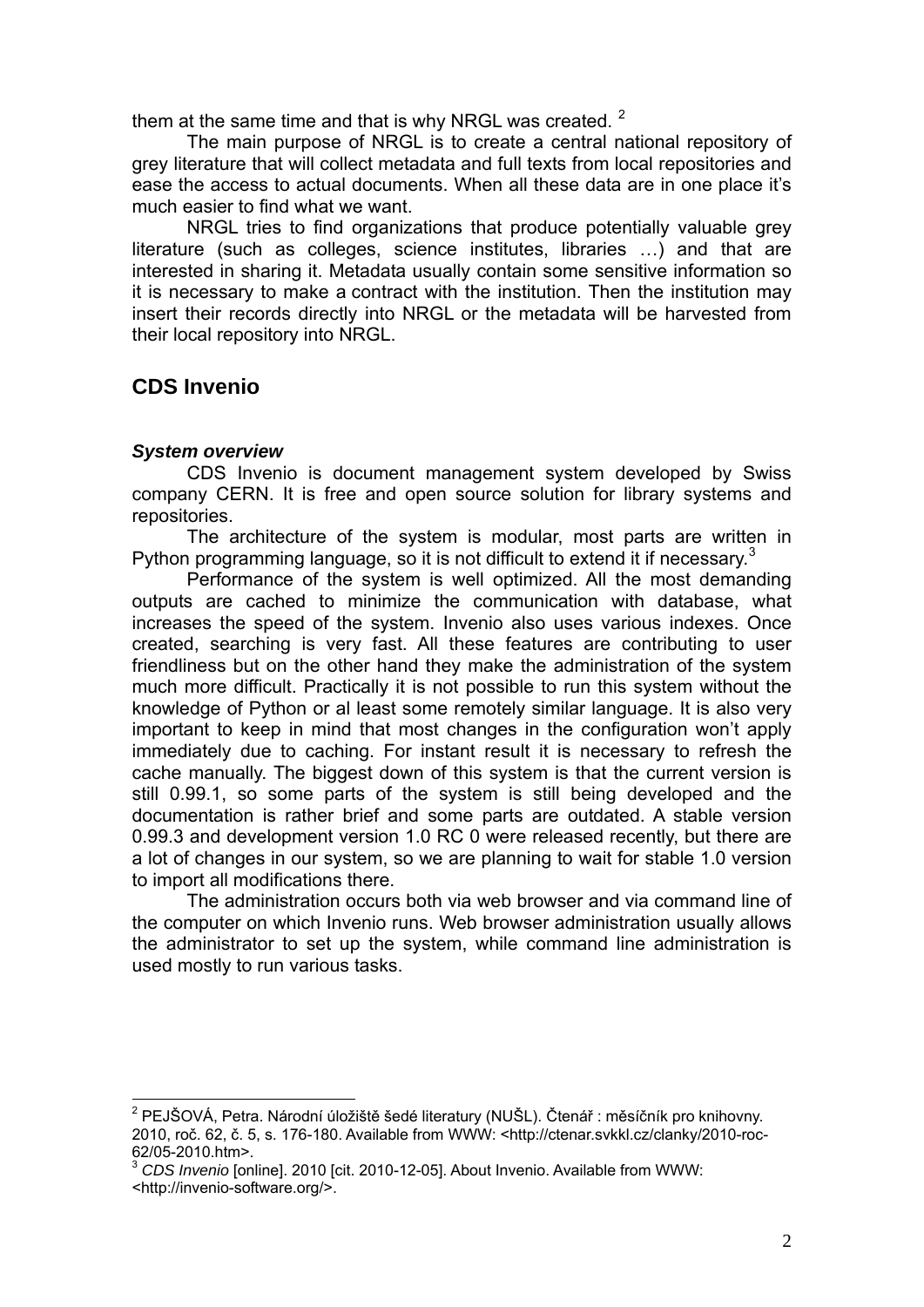|                                                                                                                                                                                                                       | <b>DIGITAL REPOSITORY</b>                                                                                                                                                                                                                                                                                                                                                                                                                                                                                                                                                                                                                                                              |
|-----------------------------------------------------------------------------------------------------------------------------------------------------------------------------------------------------------------------|----------------------------------------------------------------------------------------------------------------------------------------------------------------------------------------------------------------------------------------------------------------------------------------------------------------------------------------------------------------------------------------------------------------------------------------------------------------------------------------------------------------------------------------------------------------------------------------------------------------------------------------------------------------------------------------|
|                                                                                                                                                                                                                       | tomasm :: account :: messages :: baskets :: alerts :: groups :: statistics :: submissions :: approvals :: administration :: logout                                                                                                                                                                                                                                                                                                                                                                                                                                                                                                                                                     |
|                                                                                                                                                                                                                       | <b>Submit</b><br>Personalize<br><b>Search</b><br>Help<br><b>Designation</b>                                                                                                                                                                                                                                                                                                                                                                                                                                                                                                                                                                                                            |
| Home > National Repository of Grey Literature                                                                                                                                                                         |                                                                                                                                                                                                                                                                                                                                                                                                                                                                                                                                                                                                                                                                                        |
| Search 41,974 records for:                                                                                                                                                                                            |                                                                                                                                                                                                                                                                                                                                                                                                                                                                                                                                                                                                                                                                                        |
| any field<br>$\overline{\phantom{a}}$<br>Search<br><b>Browse</b>                                                                                                                                                      |                                                                                                                                                                                                                                                                                                                                                                                                                                                                                                                                                                                                                                                                                        |
| Search Tips :: Advanced Search                                                                                                                                                                                        |                                                                                                                                                                                                                                                                                                                                                                                                                                                                                                                                                                                                                                                                                        |
| Narrow by collection:                                                                                                                                                                                                 | Focus on:                                                                                                                                                                                                                                                                                                                                                                                                                                                                                                                                                                                                                                                                              |
| <b>V</b> Theses (20,053)<br>Habilitation Theses. (0) PhD Theses. (918) Rigorous Theses (0) Master Theses (9,662) Bachelor<br>Theses (9,473)                                                                           | <b>Colleges</b> (19,248)<br>Academy of fine arts in Praque (0) University of Economics, Praque (19,248) Charles University in<br>Prague (0)                                                                                                                                                                                                                                                                                                                                                                                                                                                                                                                                            |
| $\nabla$ Reports $(3,975)$<br>Survey Reports (0) Grant reports (0) Final report of the project (0) Interim report of the<br>project (0) Statistical Reports (0) Technical Reports (0) Research Reports (3,975) Annual | Libraries (35)<br>National Technical Library [35] National Library of Medicine (0)<br>Institutes AS CR (22.684)                                                                                                                                                                                                                                                                                                                                                                                                                                                                                                                                                                        |
| Reports (0)<br>Copyrighted Writings (852)<br>Preprints (852) Papers (0)                                                                                                                                               | Institute of Archaeology, Praha (178) Institute of Archeology, Brno (77) Astronomický ústav (213)<br>Biofyzikální ústav (276) Biologické centrum (121) Biotechnologický ústav (12) Botanický ústav (334)<br>Entomologický ústav (52) Etnologický ústav (365) Institute of Philosophy (466) Fyzikální ústav (323)                                                                                                                                                                                                                                                                                                                                                                       |
| $\nabla$ Trade Literature (0)                                                                                                                                                                                         | Fyziologický ústav (94) Institute of Geophysics (182) Institute of Geology (327) Institute of                                                                                                                                                                                                                                                                                                                                                                                                                                                                                                                                                                                          |
| Product Catalogues (0) Guides (0)<br>Conference Materials (17,094)                                                                                                                                                    | History (357) Hydrobiologický ústav (117) Katedra jazyků (0) Knihovna AV ČR (47) Masarykův Ústav                                                                                                                                                                                                                                                                                                                                                                                                                                                                                                                                                                                       |
| Posters (1) Presentations (23) Proceedings (745) Programs (0) Articles (16,325)                                                                                                                                       | + Archiv (478) Matematický ústav (295) Mikrobiologický ústav (415) Národohospodářský ústav (503)<br>Orientální ústav (16) Parazitologický ústav (12) Institute of Psychology (29)) Institute of Slavonic                                                                                                                                                                                                                                                                                                                                                                                                                                                                               |
| <b>V Study Materials</b> (0)<br>Course Synopses (0) Exam Questions (0) Teaching Transcripts (0)                                                                                                                       | Studies AS CR (102) Institute of Sociology (1,335) Sociologický ústav (CVVM) (1) Technologické<br>centrum (0) Ústav analytické chemie (229) Ústav anorganické chemie (380) Institut of Vertebrate<br>Biology (302) Institute of Chemical Process Fundamentals (1,016) Ústav dějin umění (157) Ústav<br>experimentální botaniky (107) Ústav experimentální medicíny (156) Ústav fotoniky a<br>elektroniky (615) Ústav fyziky atmosféry (196) Ústav fyziky materiálu (727) Ústav fyziky<br>plazmatu (364) Ústav fyzikální chemie J.Heyrovského (233) Institute of Geonics (1,038) Ústav<br>informatiky (1,285) Nuclear Physics Institute (520) Ústav makromolekulární chemie (388) Ústav |

**Figure 1: User web interface of Invenio in NRGL** 

Invenio in NRGL is installed on virtual machine, which can be exported and provided to organizations that want their own repository and don't have one. Using exported virtual machine will save them from installing a configuring Invenio, what is hard and tedious job. Virtual environment is currently provided by VirtualBox.<sup>4</sup>

#### Data structure

The records are internally stored in MARC 21 format. Each record consists of several fields defined by 3 place number and 2 indicators. Each indicator is a single number or blank. Every field has one or more subfields, which are defined by single character or number. The meaning of the fields and subfields are charted.

The records in NRGL divide in two ways - by document type and by institution. A division unit is called collection. The document types are following<sup>5</sup>:

<sup>1</sup> <sup>4</sup> *VirtualBox* [online]. 2010 [cit. 2010-12-05]. About VirtualBox. Dostupné z WWW: <http://www.virtualbox.org/>.

<sup>5</sup> *Typologie dokumentu NUŠL* [online]. 2010 [cit. 2010-12-05]. Národní úložiště šedé literatiry. Dostupné z WWW: <http://nusl.techlib.cz/index.php/Typologie\_dokumentu>.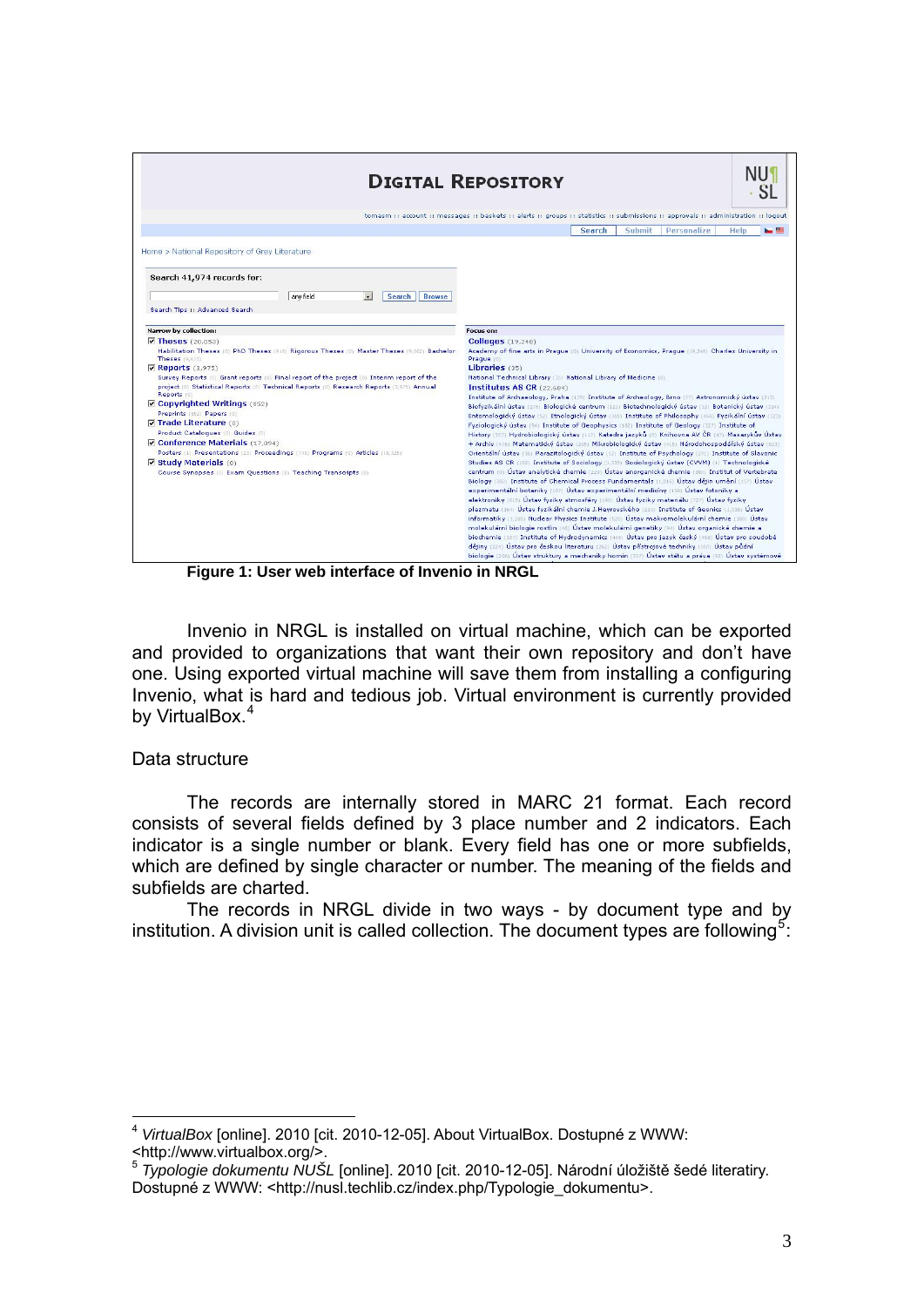- Theses
- o Habilitation theses
- o PhD theses
- o Rigorous theses
- o Master theses
- o Bachelor theses
- Reports
- o Survey reports
- o Grant reports
- o Final report of the project
- o Interim report of the project
- o Statistical reports
- o Technical reports
- o Research reports
- o Annual reports
- Copyrighted Writings
- o Preprints
- o Papers
- Trade Literature
- o Product Catalogues
- o Guides
- Conference Materials
- o Posters
- o Presentations
- o Proceedings
- o Programs
- o Articles
- Study Materials
- o Course Synopses
- o Exam Questions
- o Teaching Transcripts

Assigning some record to a collection is indirect by logical field. Logical field is defined in BibIndex module. We select a field(s) and/or subfield(s) which we want to index and some name of the index. For example we want to create a logical field called 'collection' for 980 a (field 980, both indicators blank, subfield 'a'). From now on we can search among the records by values in field 980 a. Now we may for example set that collection 'Preprints' is defined by 'collection' logical field and by value 'preprints' (correct syntax is 'collection:preprints'). Now all records which have in field 980\_\_a value 'preprints' (case insensitive, ignores accentuation) will appear in 'Preprints' collection. Like that we can select whatever filed to search by or to assign to collection by.

#### 4B*Data acquisition*

We can deliver metadata and full texts into CDS Invenio in three ways submit using web form, submit using e-mail and harvest from another repository. In NRGL only web form submission and harvesting is used.

Submitting through web form consists of two parts. First – creating a form(s) (there can be more pages of the form) and second – construct a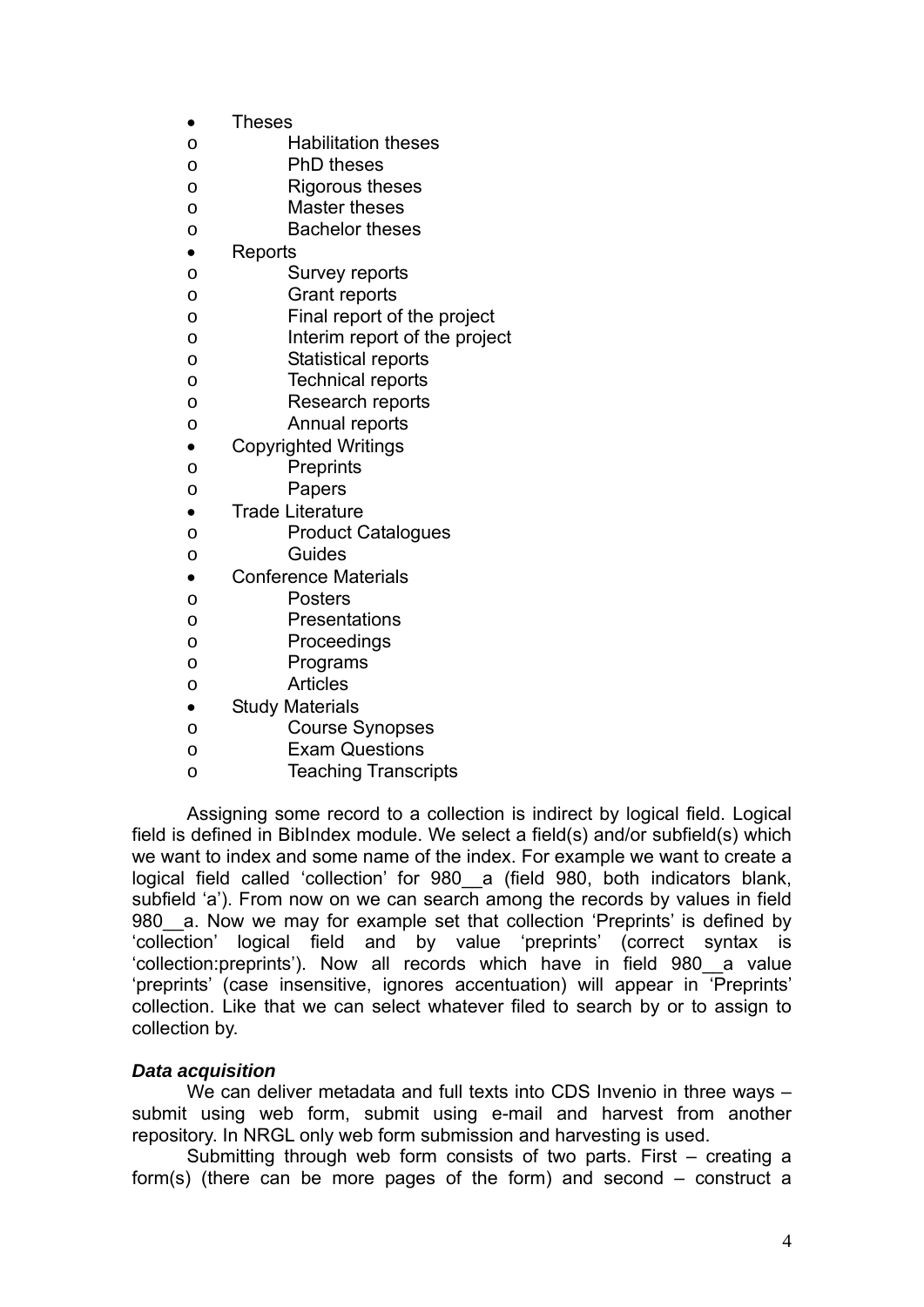sequence of functions and their arguments that will process the data obtained through the form. First we have to define all the elements we want to use in a form. In fact the elements are classic form objects like text input, select box etc. There is of course more set up like element name, description and so on. Then we have to arrange these elements into a form with some labels, setting whether the element is optional or mandatory and so on. Now we have a complete form which we can fill in, so we have to create a sequence of functions which will do things like creating system number, renaming submitted files and moving them to storage, creating the actual record, upload record etc. That should result into record in MARCXML format, which we can upload. We can even write our own functions. We can define several document types and their subtypes and for each type we can have a separate form while the elements are still the same. Apart from submitting a new record, these forms can be used for example for editing some record or just adding a file to existing record and much more.

Harvesting records from another repository is carried out by OAI-PMH protocol.<sup>6</sup> It sends record in some XML format (mostly in DC or MARCXML) through HTTP protocol by batches of usually 100 – 1000 records. These records must be converted into MARCXML format before they can be uploaded to the system. The most convenient conversion is by XSLT. Converting large number (e.g. thousands) of records may be difficult sometimes, particularly when the harvested data are not consistent. The most important is to create all tags which are used to assigning records to collection exactly right, which can be really hard sometimes.

CDS Invenio can also play the role of data provider. We can specify a set of data which will be exposed for harvesting to some other repository using once again OAI-PMH protocol. NRGL will use this feature for joining the international project concerning grey literature such as Open Grey.

#### 5B*Other utilities*

1

There are a great number of features offered by CDS Invenio, so there will be mention only those that are widely used by NRGL.

Security in CDS Invenio is solved by classic role-based model. Basic element in security module is action with its parameters. Actions group into roles. Roles are assigned to users directly to user accounts or indirectly by "firewall-like" settings. Firewall-like role assignment is very powerful feature which allows us to set a role to user e.g. by user's IP address. This allows us for example to restrict access to some collections or full texts to only certain networks.

BibRank module is capable of computing some "special" indexes like citation index or word similarity. This enables the option of searching similar records, which can be very useful feature e.g. for research jobs.

There is a need of running many periodical tasks in Invenio, such as indexing, harvesting, cache refresh, cleanup tasks and many more. Invenio runs its own task scheduler (BibSched module), which is used for every task in the system. So if someone submits a new record, the uploading is put in a queue in a scheduler, it is not processed immediately. Many changes in Invenio will

<sup>6</sup> *The Open Archives* [online]. 2008 [cit. 2010-12-06]. The Open Archives Initiative Protocol for Metadata Harvesting. Dostupné z WWW:

<sup>&</sup>lt;http://www.openarchives.org/OAI/openarchivesprotocol.html>.